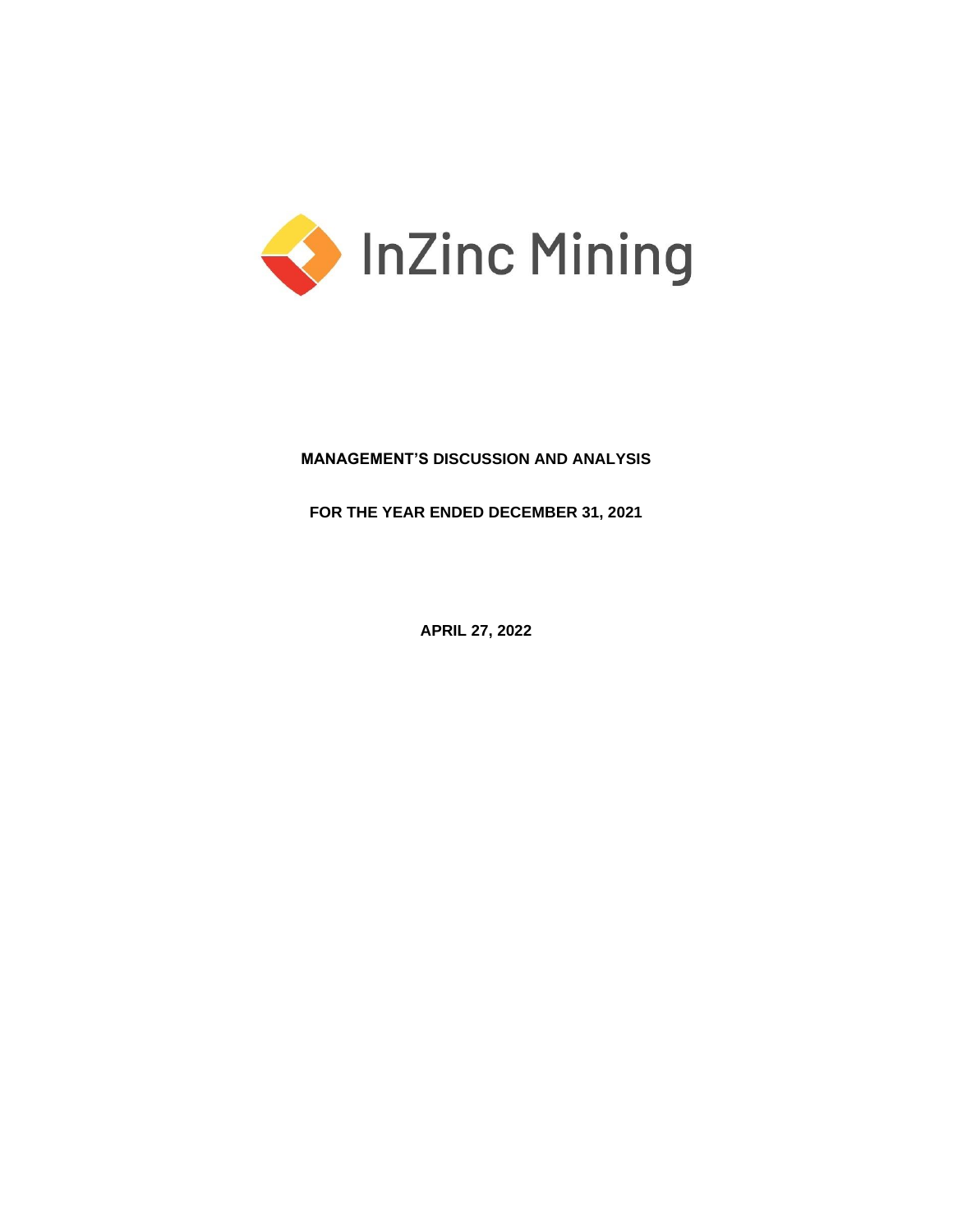## **Description of Management's Discussion and Analysis**

The purpose of this Management's Discussion and Analysis ("MD&A") is to explain management's point of view regarding the past performance and future outlook of InZinc Mining Ltd. ("InZinc" or the "Company"). This report also provides information to improve the reader's understanding of the consolidated financial statements and related notes for the years ended December 31, 2021 and 2020 as well as important trends and risks affecting the Company's financial performance. The consolidated financial statements are prepared in accordance with International Financial Reporting Standards ("IFRS") as issued by the International Accounting Standards Board. All amounts in the financial statements and in this MD&A are expressed in Canadian dollars, unless otherwise indicated. The following discussion is dated and current as of April 27, 2022. This MD&A contains forward-looking information and statements which are based on the conclusions of management. The forward-looking information and statements are only made as of the date of this MD&A.

The Company's certifying officers, based on their knowledge, having exercised reasonable diligence, are also responsible to ensure that these filings do not contain any untrue statement of a material fact or omit to state a material fact required to be stated or that is necessary to make a statement not misleading in light of the circumstances under which it was made, with respect to the period covered by these filings, and these financial statements together with the other financial information included in these filings. The Board of Directors approves the financial statements and MD&A and ensures that management has discharged its financial responsibilities. The Board's review is accomplished principally through the Audit Committee, which meets periodically to review all financial reports, prior to filing.

Additional information on the Company is available on SEDAR and at the Company's website, www.inzincmining.com.

### **Forward-Looking Statements**

Certain disclosures contained in this MD&A may constitute forward-looking information. This is information regarding possible events, conditions or results of operations of the Company that is based upon assumptions about future economic conditions and courses of action which is inherently uncertain. All information other than statements of historical fact may be forward-looking information.

Forward-looking information is subject to a variety of risks and uncertainties which could cause actual events or results to differ from those reflected in the forward-looking statements, including, without limitation, risks and uncertainties relating to the interpretation of drill results and the estimation of mineral resources, the geology, grade and continuity of mineral deposits; the outbreak of an epidemic or a pandemic, including the outbreak of the novel coronavirus (COVID-19), or other health crisis and the related global health emergency affecting workforce health and wellbeing; and the possibility that future exploration and development results will not be consistent with the Company's expectations. Some other risks and factors which could cause results to differ materially from those expressed in the forward-looking information contained in this MD&A are described under the heading "Risks and Uncertainties".

Readers are cautioned that any such listings of risks are not, and in fact cannot be, complete. Although the Company has attempted to identify important factors that could cause actual events and results to differ materially from those described in the forward-looking information, there may be other factors that cause events or results to differ from those intended, anticipated or estimated. The Company believes the expectations reflected in the forward-looking information are reasonable but no assurance can be given that these expectations will prove to be correct and readers are cautioned not to place undue reliance on forward-looking information contained in this MD&A.

The forward-looking information contained in this MD&A is provided as of the date hereof and the Company undertakes no obligation to update publicly or revise any forward-looking information, whether as a result of new information, future events or otherwise, except as otherwise required by law. All of the forward-looking information contained in this MD&A is expressly qualified by this cautionary statement.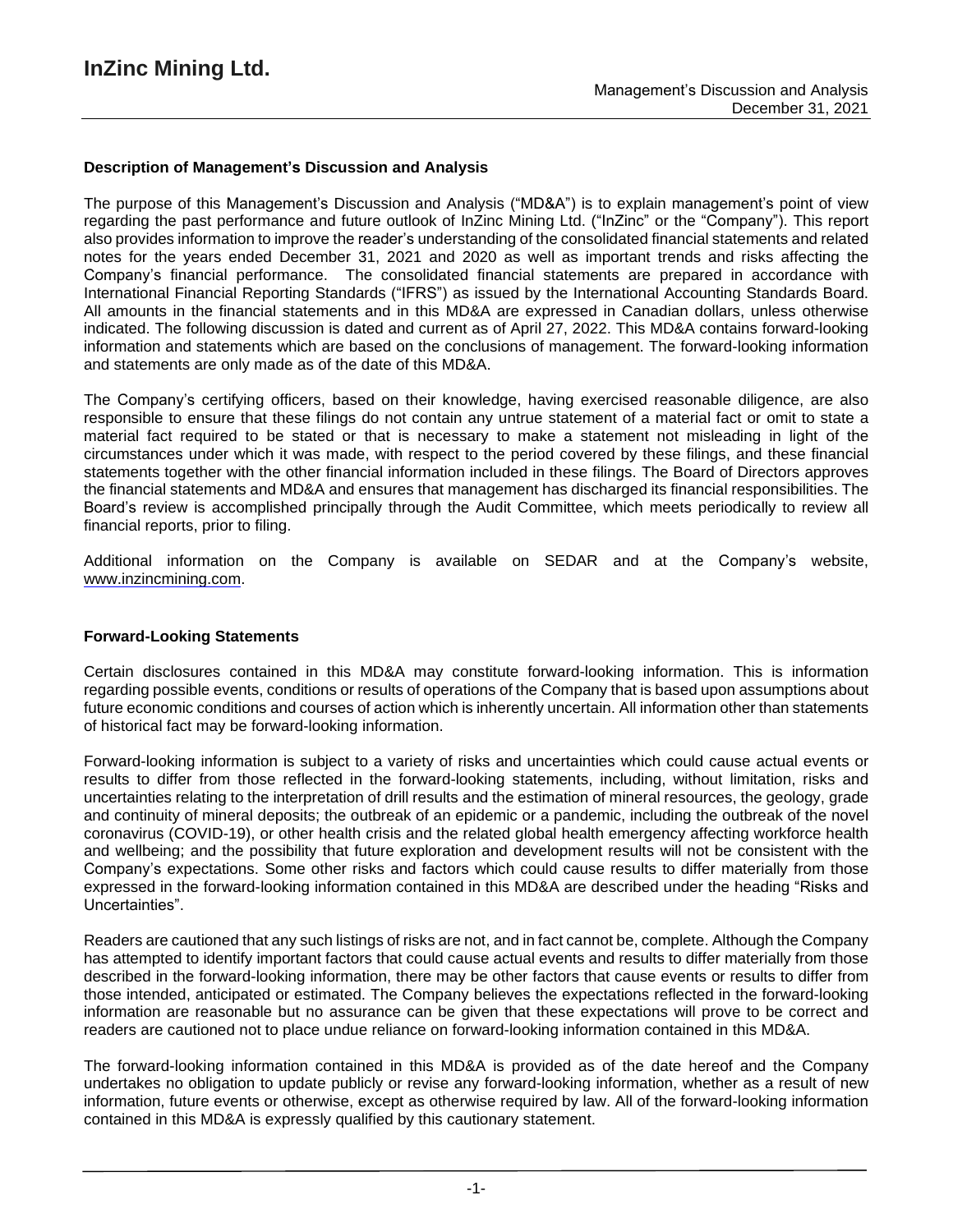## **Description of Business**

The Company is incorporated under the Canada Business Corporations Act and is listed on the TSX Venture Exchange ("TSX-V") under the trading symbol IZN. It was renamed from Lithic Resources Ltd. on February 18, 2014. The principal business of the Company is the acquisition, exploration and development of mineral properties ("exploration and evaluation assets"), either solely or through joint ventures and options.

To date the Company has not generated any revenues.

## **Discussion of Operations**

The Company's primary focus is the early-stage Indy property (100% option) ("Indy") located in central British Columbia. Indy is well located for potential development with proximal access to power, roads and rail infrastructure. The property consists of approximately 19,900 hectares covering a 29 km strike of Cambrian to Mississippian aged rocks with district scale discovery potential for Sedimentary Exhalative ("Sedex") type base and precious metal deposits.

In addition to exploring Indy, the Company is engaged in a continuing review of other properties and projects for possible acquisition.

In December 2021, the Company closed the West Desert option agreement entered into with American West Metals Limited ("American West") in April 2021. Refer to the "West Desert" section for a further description of the transaction. The Company has received all required payments (\$3,318,770 in cash and 13,385,000 common shares of American West) and American West has earned a 100% interest in the West Desert zinc Property ("West Desert"), formerly known as the Crypto zinc Property, located in western Utah. In addition to the aforementioned payments, InZinc will also receive 50% of the revenue, on a net smelter returns royalty ("NSR") basis, from the sale of indium mined from West Desert subject to American West's right to reduce this NSR interest to 25% by paying the Company USD \$5,000,000 in cash at any time prior to the first sale of indium from the project. In December 2021, American West listed on the Australian Securities Exchange ("ASX").

Indy is at the exploration stage and has not generated any revenues. At December 31, 2021, the Company had not yet achieved profitable operations and has a deficit of \$13,628,163 (2020 - \$17,171,397).

Since the Company's property is at the exploration stage, it does not have operations or operating results in the conventional use of the terms. The Company's financial success will ultimately be dependent upon finding economically recoverable mineral reserves, confirmation of its interest in those reserves and its ability to obtain the necessary financing to profitably produce those reserves. Further information on the Company's properties can be found on the Company's website at [www.inzincmining.com.](about:blank)

In 2020, Wayne Hubert, the Company's CEO, announced he will be stepping down subject to determination of requirements and a suitable replacement by the Company. To ensure a seamless transition, Wayne continues as CEO and remains an active board member.

### **Mineral Properties**

### Indy

Indy is located approximately 90 km southeast of the city of Prince George, in central British Columbia. The property is 85 km south of the CNR transcontinental railway and 65 km south of the Yellowhead highway at moderate elevations ranging from 950 m to 1300 m. The property is accessed by well-maintained Forest Service roads.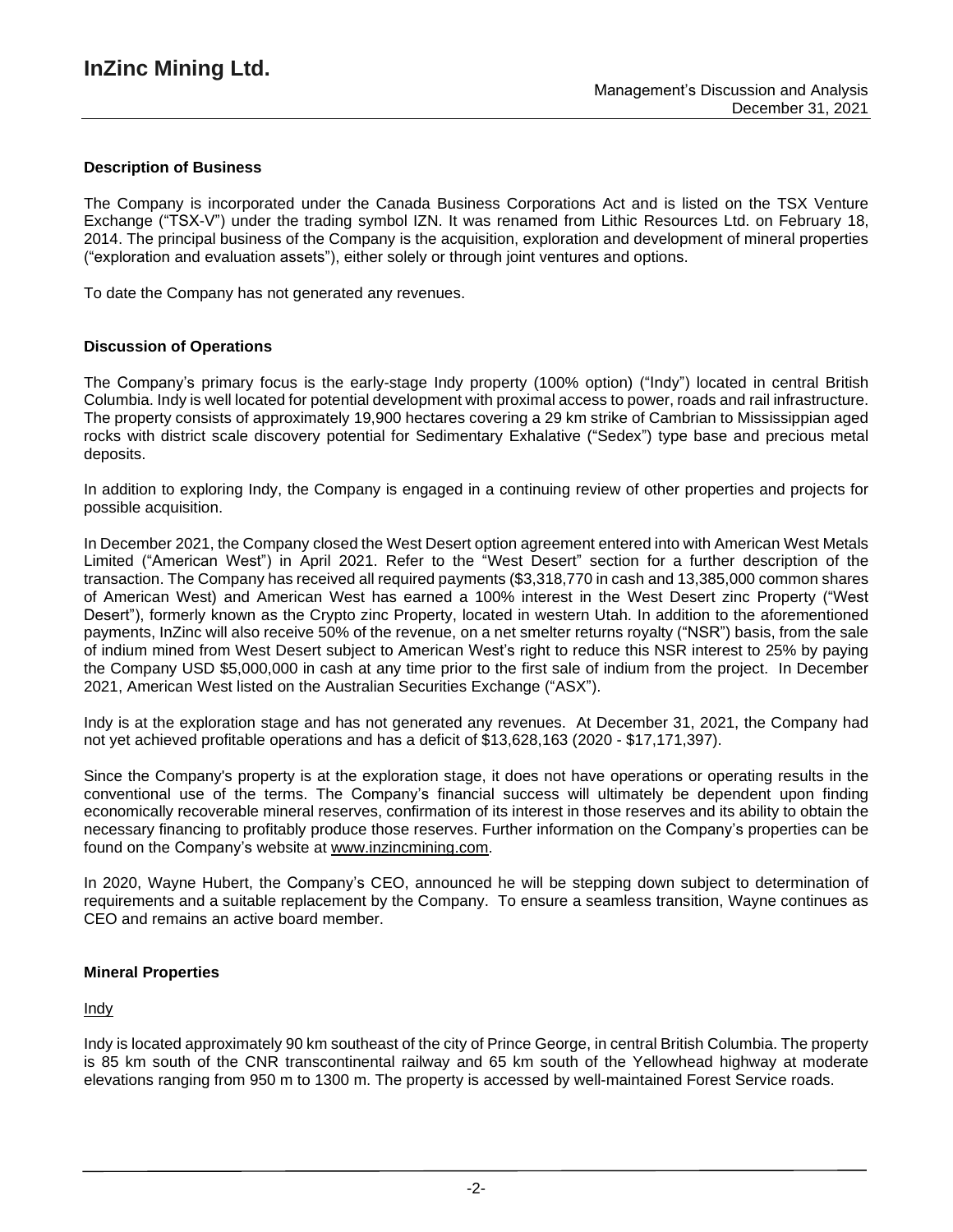## Indy (cont'd…)

Indy covers a 29 km trend (19,900 hectares) of Cambrian to Mississippian aged rocks with district scale discovery potential for Sedex type base and precious metal deposits. An initial drill program completed by the Company in 2018 discovered near surface, high grade Sedex-style zinc mineralization at one of four large areas of strongly anomalous soil geochemistry on the project. Extensive soil geochemical programs, have since outlined an additional 10 km of high-quality, base and precious metal targets at Indy.

## *2021 Exploration and Subsequent Results*

The summer 2021 program continued to expand soil geochemical sampling (1,419 samples) in the northeastern portion of the 7 km long Main Trend. Road access to Anomaly B was completed in August 2021 in conjunction with third parties. The coordinated program included a semi-permanent bridge span, three stream crossings and significant upgrades to existing roads to allow industrial scale traffic. The Company was responsible for the installation of one of the stream crossings.

In September 2021, the Company announced the discovery of the Echo target – a 1.9 km long, continuous, multielement (Zn, Pb, Ba) soil anomaly located 1 km east of the Delta Horizon target. In addition, two large and discrete areas, named Hat and Fox, containing soils enriched in silver (2 to 24.8 ppm) were discovered in the area between the Delta and Echo targets.

A follow-up program in October 2021 focused on additional soil sampling in the Anomaly B area, minor sub-crop sampling and establishing drill trail access to the Delta Horizon area.

On February 2, 2022, the Company announced it increased its mineral claims to encompass 19,900 ha (199 km<sup>2</sup>) by staking an additional six contiguous mineral claims (7,600 ha). On February 9, 2022, the Company announced the discovery of the Anomaly G silver target, completion of the rehabilitated road access to the Delta Horizon area and plans for a 2022 exploration program with a minimum \$1,250,000 budget including proposed drilling. On February 16, 2022, the Company announced the discovery of gold in soils at the Fox silver target and that it has retained the services of an airborne geophysical contractor to provide surveys covering a 28 km length of the project.

After reporting results from the 2021 exploration program, a total of 10 km of high-quality, base and precious metal targets were defined at Indy.

Exploration activities are permitted and monitored under a Multi-Year Access Bond with the Government of British Columbia. Exploration expenditures are eligible for the BC Mineral Exploration Tax Credit ("BCMETC"). The Company has received \$319,284 from BCMETC claims for 2017 – 2020.

### *2022 Expenditure Requirements*

Under the terms of the Indy option agreement, additional property expenditures of \$400,000 are required on or before January 29, 2022. These requirements have been met.

### *Previous Exploration (2017 – 2019)*

In 2017, the Company completed initial soil geochemical surveys, geological mapping and prospecting in the Anomaly B and C areas.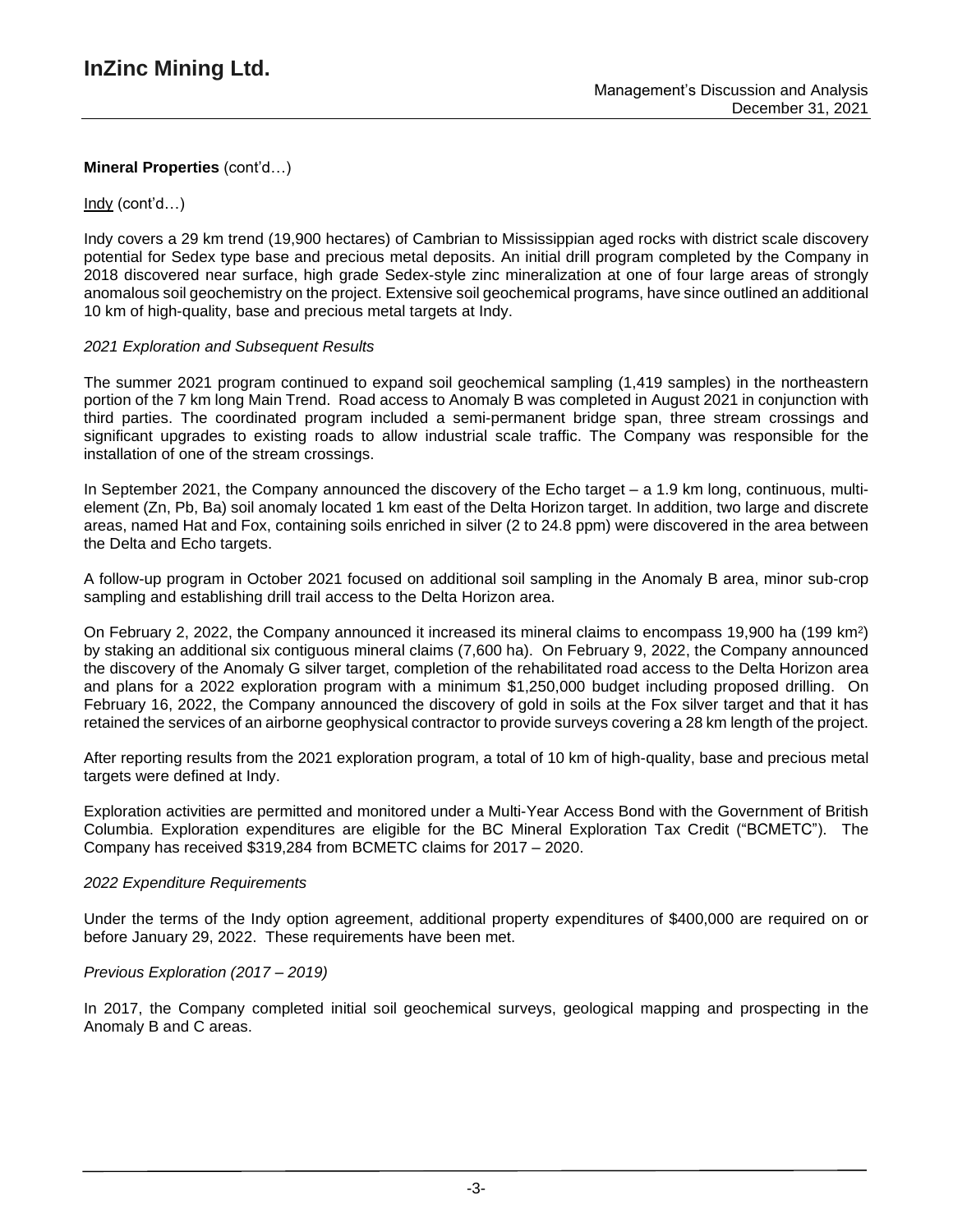## Indy (cont'd…)

Additional geochemical surveys were completed in mid-August 2018, prior to an initial diamond drill program (1,270 m in eleven drill holes) which was completed in September 2018. In November 2018, the Company announced the discovery of shallow, high grade zinc sulphide mineralization in drill hole IB18-009 at the B-9 Zone located in the southern portion of Anomaly B. Significant drill intersections from the 2018 drill program include:

B-9 Zone 2018 Drilling – Selected Highlights

- 12.33% Zn, 2.98% Pb, 24.46 g/t Ag over 6.29 m at 60 m below surface in hole IB18-009
- 5.76% Zn, 0.48% Pb, 3.41 g/t Ag over 6.73 m at 56 m below surface in hole IB18-008
- 4.49% Zn, 1.13% Pb, 7.32 g/t Ag over 4.28 m at 27 m below surface and
- 2.24% Zn, 0.83% Pb, 5.23 g/t Ag over 5.38 m at 33 m below surface and
- 3.50% Zn, 0.66% Pb, 4.59 g/t Ag over 4.57 m at 37 m below surface in Hole IB18-002
- 9.26% Zn, 2.43% Pb, 17.98 g/t Ag over 3.05 m at 23 m below surface in hole IB18-003\*
- 3.88% Zn, 1.34% Pb, 8.90 g/t Ag over 3.99 m at 29 m below surface in hole IB18-006

*Note: Drilled intersections are apparent width only. The intersections in IB18-002 are separated by lost core/no recovery. \*Low core recoveries.*

In late 2018, the Company increased its claim holdings to encompass an additional zinc-in-soil geochemical anomaly, called the Action anomaly.

From mid-June until late-August 2019, extensive soil geochemical surveys (1,194 soils) to further outline, extend and prioritize the various anomalies were completed. Additional work included mapping and prospecting programs on priority targets. In late September 2019, the Company announced the definition of a large new Sedex-type target called the Delta Horizon located 5 km northwest of the B-9 Zone.

The 2019 program identified the distinctive geochemical signatures associated with Sedex deposits, in several potentially stacked horizons over the 7 km long Main Trend.

### *Historical Exploration*

Kennco staked the area in 1981 and between 1980 and 1982 located several zinc-lead-silver geochemical anomalies over a 6.5 km trend. Four short diamond drill holes on two selected geochemical targets were completed.

In 1988, Cominco optioned the property from Kennco and completed soil geochemistry programs outlining a fourth anomaly on the property. Five shallow, wide-spaced diamond drill holes drilled by Cominco in 1989 targeted a portion of a high contrast soil anomaly (Anomaly B). All five holes intersected mineralization at estimated vertical depths less than 100 m over a 450 m long trend. Drill intersections ranged from 1.5 m to 19.7 m, grading from 1.9% to 8.9% zinc, 1.0 g/t to 55.6 g/t silver and 0.04% to 2.4% lead. True widths of these intersections are not known and in some cases core recoveries were less than 50%.

Cominco returned the property to Kennco post 1991, after which only minor activities are recorded.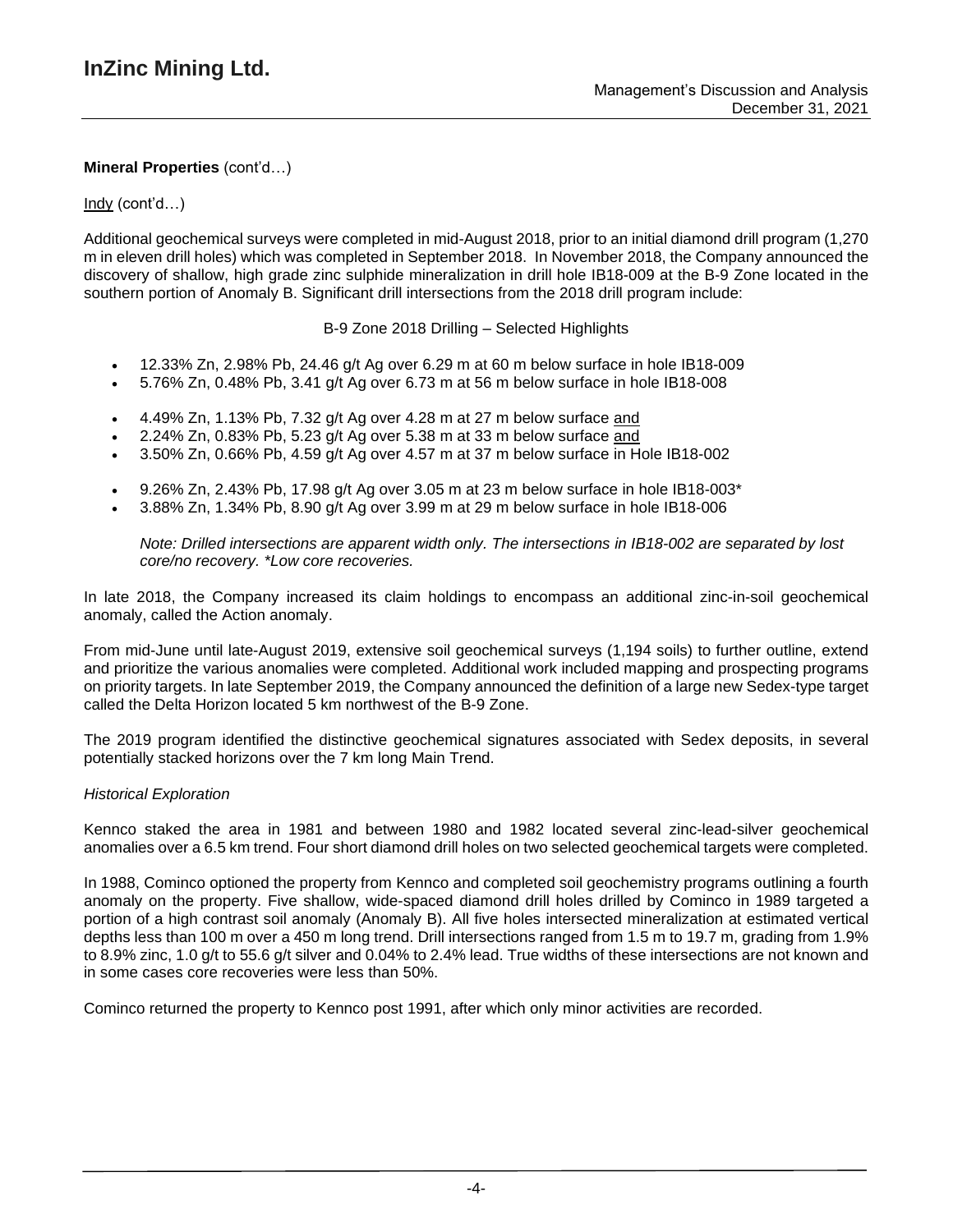Indy (cont'd…)

# *Option Agreement*

On October 17, 2016, subsequently amended April 2, 2020, the Company entered into an option agreement to acquire a 100% interest in Indy from Pac Shield Resources Inc. ("PSR"), a private British Columbia company. Pursuant to the agreement with PSR, the Company has the option to earn a 100% interest over a five-year period by making staged cash payments totaling \$315,000 (\$190,000 paid to date), issuing an aggregate of 2,400,000 shares (1,500,000 issued to date) and completing work commitments of \$2,600,000 (work commitments, up to and including the fifth year work, totalling \$1,350,000 have been completed). In addition, a \$500,000 cash payment and the issuance of 500,000 shares of the Company will be made to PSR if the Company files a technical report establishing a 500,000,000 pound zinc resource on the property. A further \$500,000 cash payment will be made to PSR should the Company file a technical report establishing a 750,000,000 pound zinc resource on the property. The property is subject to a 1.0% NSR held by PSR (the "PSR NSR") and a 1.5% NSR held by Kerry Curtis, a director, Chairman of the Board and former interim Chief Executive Officer of the Company, and a director and the controlling shareholder of PSR. On exercise of the option and prior to completion of a feasibility study on the property, the Company has the right to purchase the PSR NSR for \$1,500,000.

# West Desert

West Desert, located in northwestern Utah, is an advanced stage zinc-copper-indium-iron deposit. West Desert comprises 4,258 acres and is located approximately 160 km southwest of Salt Lake City. The property is crossed by a power-line, is easily accessible by road and has railheads within 90 km. InZinc acquired a 100% interest in West Desert from EuroZinc Mining Corporation in exchange for 1,500,000 shares and \$25,000 in cash in May 2005. Certain claims comprising the property are subject to a 1.5% NSR and a future cash payment (\$1,000,000 upon completion of financing necessary for production) currently held by Osisko Gold Royalties Ltd. (formerly Vaaldiam Mining Ltd).

# *Previous Exploration (2006 – 2018)*

From 2006 to 2010, the Company completed geophysical surveys, metallurgical studies and over 10,000 m of diamond drilling. In September 2010, the Company completed a Preliminary Economic Assessment (PEA) of West Desert. In 2014, the Company completed a revised PEA of West Desert which supersedes all earlier reports.

In April 2018, the Company commenced diamond drilling. Geophysical surveys, completed in January 2018, supported target selection and corresponding drill hole locations over the exploration area. In June and August 2018, the Company reported results of the drill program. The Company completed five deep holes totaling 3,279 m which focused on exploration and expansion of the large zinc resources outlined in the West Desert PEA. The Company received the necessary permits to complete an additional phase of drilling designed target the thicker higher grade western expansion potential discovered in the 2018 program.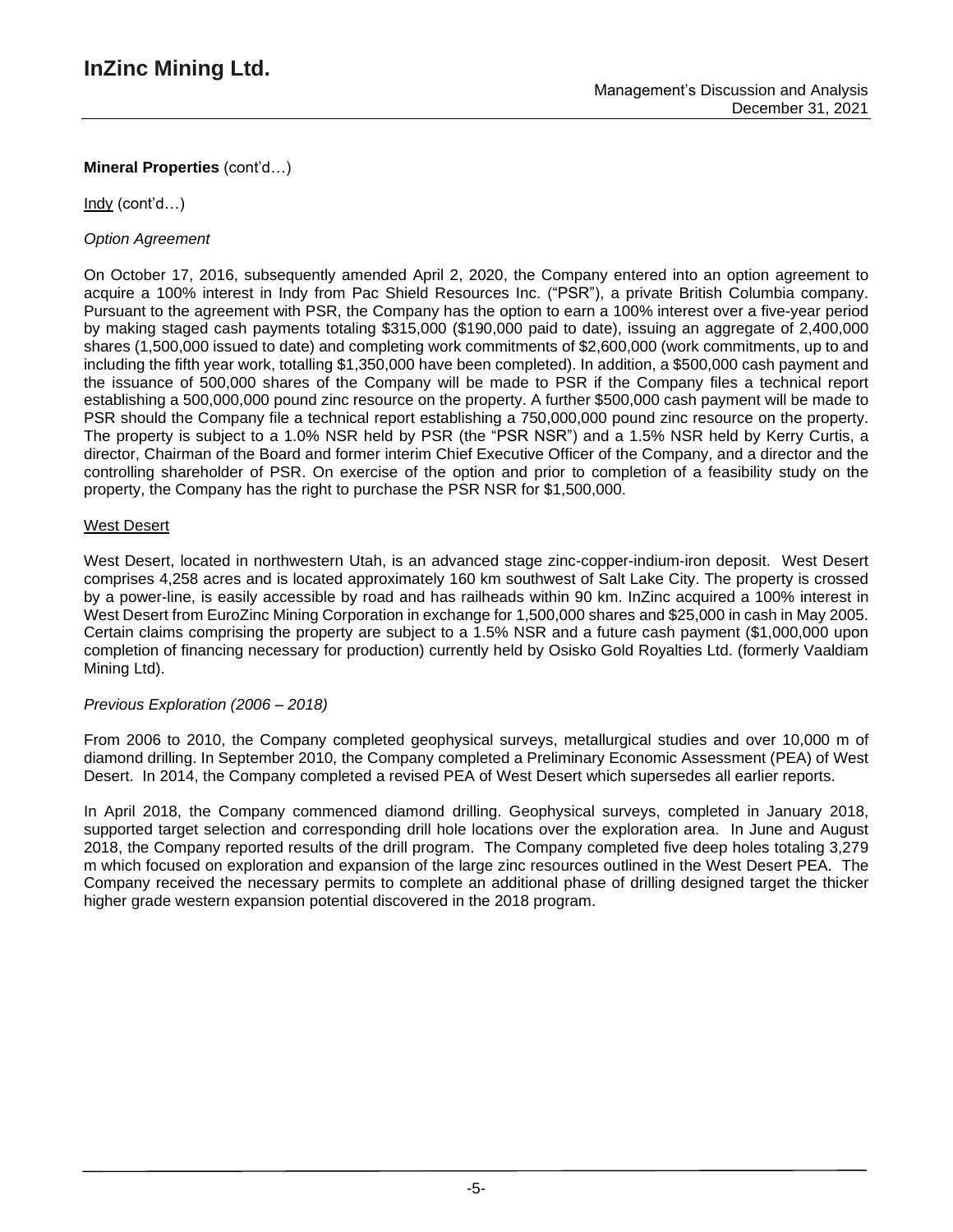West Desert (cont'd…)

# *2021 Option Agreement*

On April 16, 2021, the Company announced it entered into an option agreement (the "Original Agreement") with American West , a then private Australian company, pursuant to which the Company granted an option ("Option"), subject to an indium royalty in favour of the Company, to earn a 100% interest in West Desert. To earn its interest, American West was required to pay USD \$500,000 on June 1, 2021 (the "Effective Date"); pay \$1,000,000 within 30 days of American West listing its shares on the ASX or 12 months after the Effective Date, whichever was earlier; pay USD \$1,500,000 upon the announcement by American West to the ASX of a completed Prefeasibility Study for West Desert or 24 months after the Effective Date, whichever was earlier; and issue \$2,500,000 by way of shares of American West (the "Consideration Shares"). If American West did not list on the ASX within 12 months of the Effective Date, the Company could receive \$1,250,000 in cash from American West in lieu of Consideration Shares. If American West did not list on the ASX within 24 months of the Effective Date, the Company could elect to receive \$2,500,000 in cash in lieu of Consideration Shares.

The Original Agreement also included the Company receiving 50% of the revenue from the sale of indium mined from West Desert determined on a NSR basis subject to American West's right to reduce NSR interest to 25% by paying the Company USD \$5,000,000 in cash at any time prior to the first sale of indium from West Desert.

On September 27, 2021, the Company announced amendments to the Original Agreement ("Amendment Agreement") which accelerated payments to the Company in return for a USD \$150,000 reduction in overall consideration to the Company. The terms of the NSR remain the same. The revised terms included:

- 1) USD \$125,000 in cash upon signing of the Amendment Agreement;
- 2) Upon American West completing listing of its shares on the ASX:
	- (a) \$1,000,000 in cash,
		- (b) USD \$1,225,000 in cash, and
	- (c) 13,385,000 shares of American West;
- 3) Accelerated reimbursement to InZinc of approximately USD \$96,577 relating to a reclamation bond on West Desert;
- 4) If, on or before June 1, 2022 (or such later date as the parties may agree to in writing), American West did not receive applications pursuant to an initial public offering ("IPO") for the issue of not less than 85,000,000 shares at an issue price of AUD \$0.20 per share for minimum proceeds of AUD \$17,000,000, or ASX conditional approval to admit its securities to the official list of the ASX, the Amendment Agreement would be terminated and the terms of the Original Agreement restored.

On October 27, 2021, the Company announced a further amendment to the Option ("Second Amendment Agreement") reducing the minimum number of shares to be issued under the IPO to 55,000,000 and the minimum proceeds to AUD \$11,000,000. These were the only revisions to the Amendment Agreement and all other terms remained in effect.

On December 7, 2021, the Company announced it closed the Option with American West and on December 13, 2021, American West was listed on the ASX. The Company received all required payments and American West earned a 100% interest in West Desert . In addition to the initial payments of USD \$625,000 received, final payments to the Company consisted of:

- 
- 1) \$1,000,000 cash;<br>2) USD \$1,225,000 ( 2) USD \$1,225,000 cash; and
- 3) 13,385,000 shares of American West.

USD \$96,577 cash reimbursement of the reclamation bond on West Desert was also received.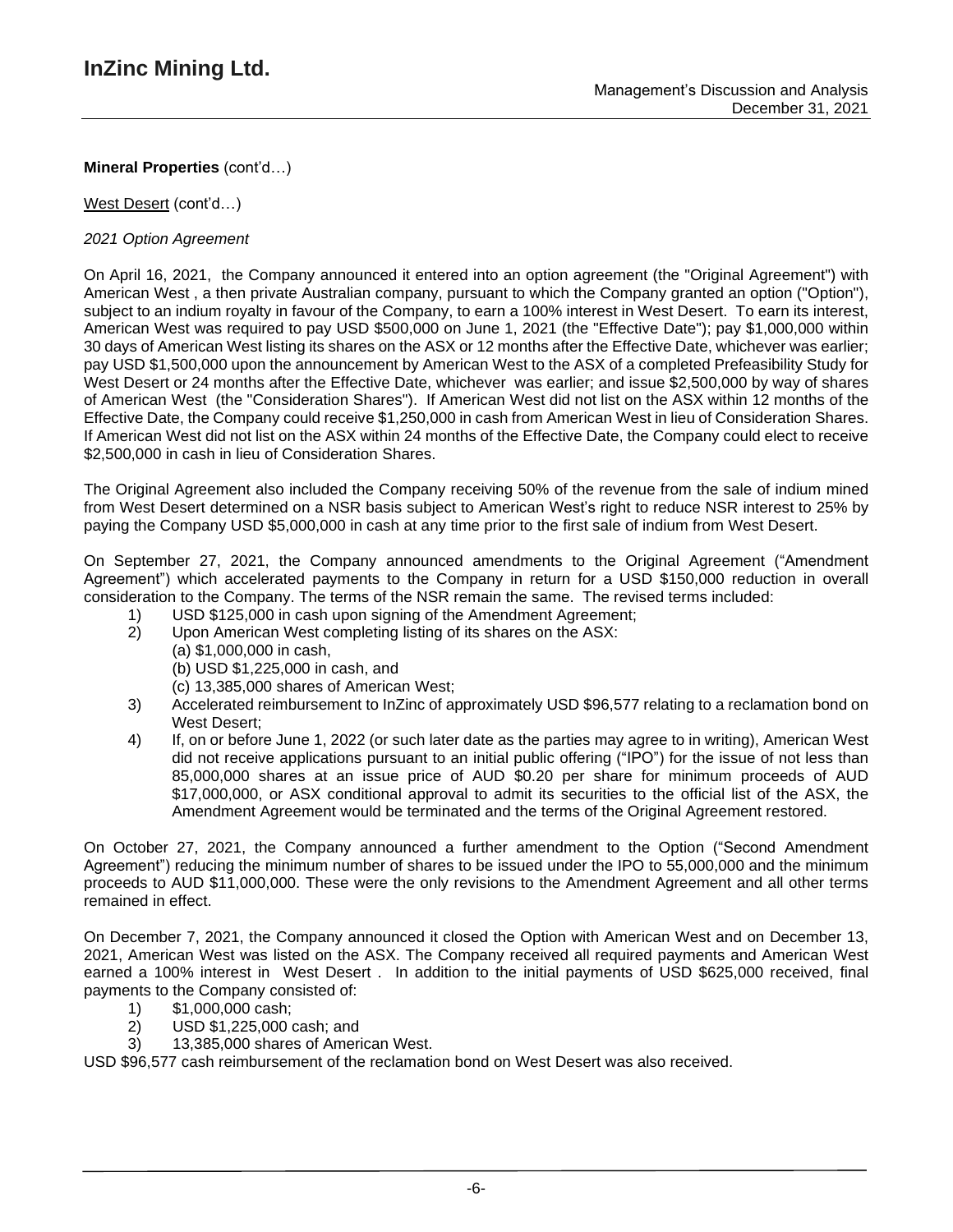# **Summary of Exploration and Evaluation Assets and Activities**

Exploration and evaluation asset summary

Exploration and evaluation asset acquisition costs for the year ended December 31, 2021 are as follows:

|                            | <b>West Desert</b> |   | Indy    |    | <b>Total</b> |
|----------------------------|--------------------|---|---------|----|--------------|
| Balance, December 31, 2020 | 394,127<br>\$      | S | 218.763 | \$ | 612,890      |
| Additions during the year: |                    |   |         |    |              |
| Cash payments              | ۰                  |   | 35,000  |    | 35,000       |
| Shares issued              | ۰                  |   | 18,000  |    | 18,000       |
| Staking                    | ۰                  |   | 1,582   |    | 1,582        |
|                            |                    |   | 54,582  |    | 54,582       |
| Option payment received    | (394,127)          |   |         |    | (394,127)    |
|                            |                    |   |         |    |              |
| Total, December 31, 2021   |                    |   | 273,345 | S  | 273,345      |

# Exploration and evaluation expenditures

Exploration and evaluation expenditures for the year ended December 31, 2021 are as follows:

|                                   | <b>West Desert</b> |    | <b>Indy</b> | <b>Total</b>  |
|-----------------------------------|--------------------|----|-------------|---------------|
| Air support                       | \$<br>۰            | \$ | 42.464      | \$<br>42,464  |
| Analytical                        |                    |    | 30,022      | 30,022        |
| Claims maintenance                | 633                |    | 500         | 1,133         |
| Communication                     | -                  |    | 1,124       | 1,124         |
| <b>Drilling</b>                   | -                  |    | 68,550      | 68,550        |
| Equipment and supplies            | 2,068              |    | 15.017      | 17,085        |
| Geochemistry                      |                    |    | 2,981       | 2,981         |
| Personnel                         |                    |    | 105,338     | 105,338       |
| Room and board                    | 452                |    | 31,658      | 32,110        |
| Travel                            |                    |    | 2,428       | 2,428         |
|                                   | 3,153              |    | 300,082     | 303,235       |
| BC mineral exploration tax credit |                    |    | (4,308)     | (4, 308)      |
| Total, December 31, 2021          | \$<br>3,153        | S  | 295,774     | \$<br>298,927 |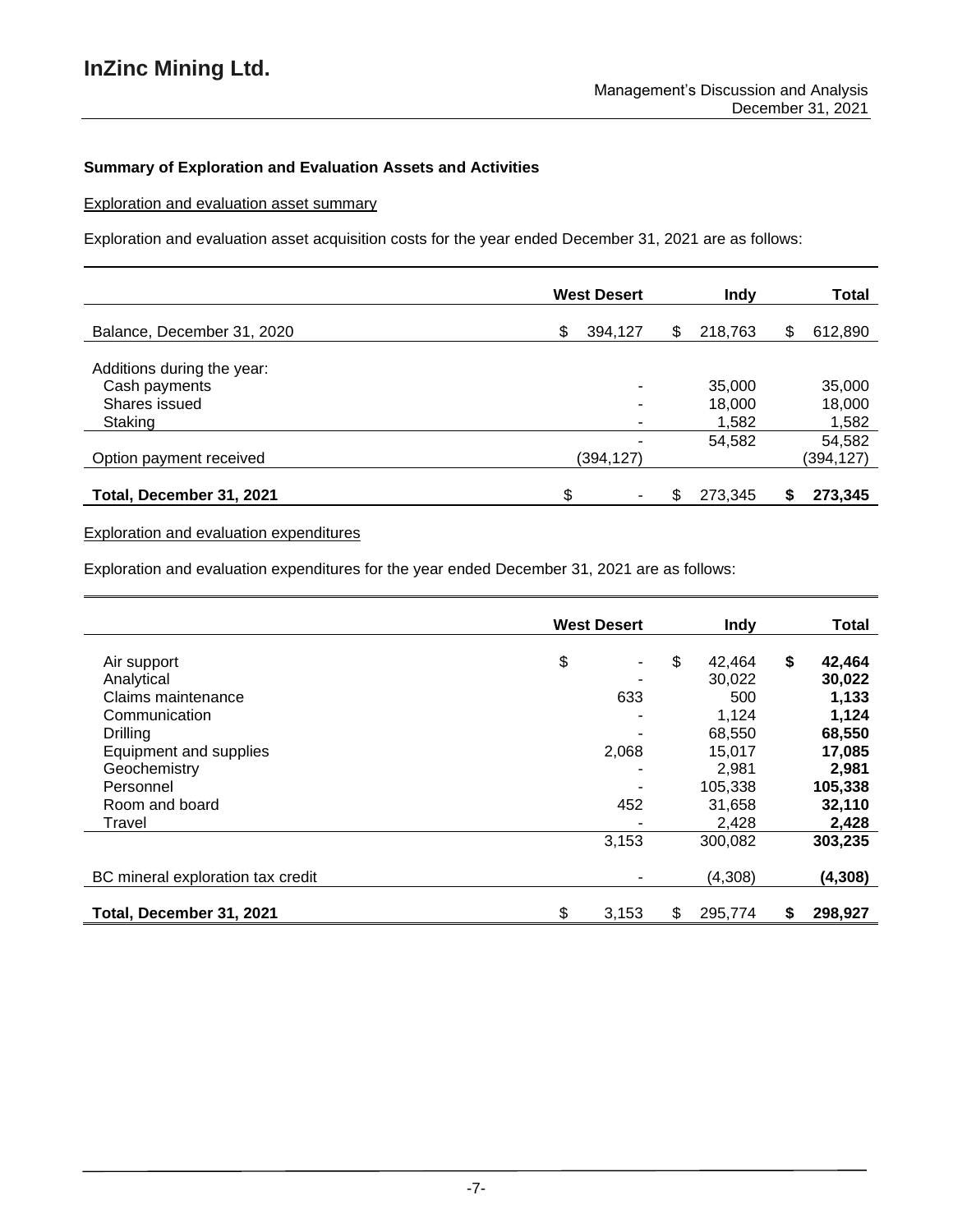# **Selected Annual Information**

The following financial data, which has been prepared in accordance with IFRS, is derived from the Company's financial statements for the year ended December 31, 2021, 2020, and 2019:

|                                     |                          | 2021            | 2020             | 2019             |
|-------------------------------------|--------------------------|-----------------|------------------|------------------|
| Income (Loss)                       | Total                    | \$<br>3,273,175 | \$<br>(202, 101) | \$<br>(414,948)  |
|                                     | Per Share <sup>(1)</sup> | \$<br>0.03      | \$<br>(0.00)     | \$<br>(0.00)     |
| Net Income (Loss) and Comprehensive | Total                    | \$<br>3,273,175 | \$<br>(202, 101) | \$<br>(415, 427) |
| Loss                                | Per Share <sup>(1)</sup> | \$<br>0.03      | \$<br>(0.00)     | \$<br>(0.00)     |
| <b>Total Assets</b>                 |                          | \$<br>4,645,360 | \$<br>1,067,294  | \$<br>1,230,328  |
| <b>Working Capital</b>              |                          | \$<br>4,257,860 | \$<br>243,274    | \$<br>420,993    |
| <b>Total Liabilities</b>            |                          | \$<br>74,155    | \$<br>50,277     | \$<br>30,918     |

 $\overline{^{(1)}}$  basic and diluted

The Company's projects are at the exploration stage and have not generated any revenues. At December 31, 2021, the Company had not yet achieved profitable operations and has a deficit of \$13,628,163 (2020 - \$17,171,397). These losses resulted in net income (loss) per share for the year ended December 31, 2021 of \$0.03 (2020 -  $$(0.00)$ .

The loss and comprehensive loss for the Company has varied from year to year, depending mainly on the amount of exploration activities, communication and investor relations activities, professional fees, exploration activity and whether or not stock options were issued. The income in the current year is from the completion of the Second Amendment Agreement with American West.

### **Selected Quarterly Information**

| <b>Quarter Ended</b> | Net income (loss) and<br>Net income (loss)<br>Revenue<br>comprehensive income (loss)<br>per share (1) |    |            |    |        |
|----------------------|-------------------------------------------------------------------------------------------------------|----|------------|----|--------|
| December 31, 2021    | \$<br>nil                                                                                             | \$ | 3,442,396  | \$ | 0.03   |
| September 30, 2021   | \$<br>nil                                                                                             | \$ | (98, 659)  | \$ | (0.00) |
| June 30, 2021        | \$<br>nil                                                                                             | \$ | (41, 270)  | \$ | (0.00) |
| March 31, 2021       | \$<br>nil                                                                                             | \$ | (29, 292)  | \$ | (0.00) |
| December 31, 2020    | \$<br>nil                                                                                             | \$ | 15,723     | \$ | 0.00   |
| September 30, 2020   | \$<br>nil                                                                                             | \$ | (129, 826) | \$ | (0.00) |
| June 30, 2020        | \$<br>nil                                                                                             | \$ | (66, 724)  | \$ | (0.00) |
| March 31, 2020       | \$<br>nil                                                                                             | \$ | (21, 274)  | \$ | (0.00) |

The loss and comprehensive loss for the Company varies from quarter to quarter, depending mainly on the amount of exploration activities, communication and investor relations activities, professional fees, and whether stock options were granted.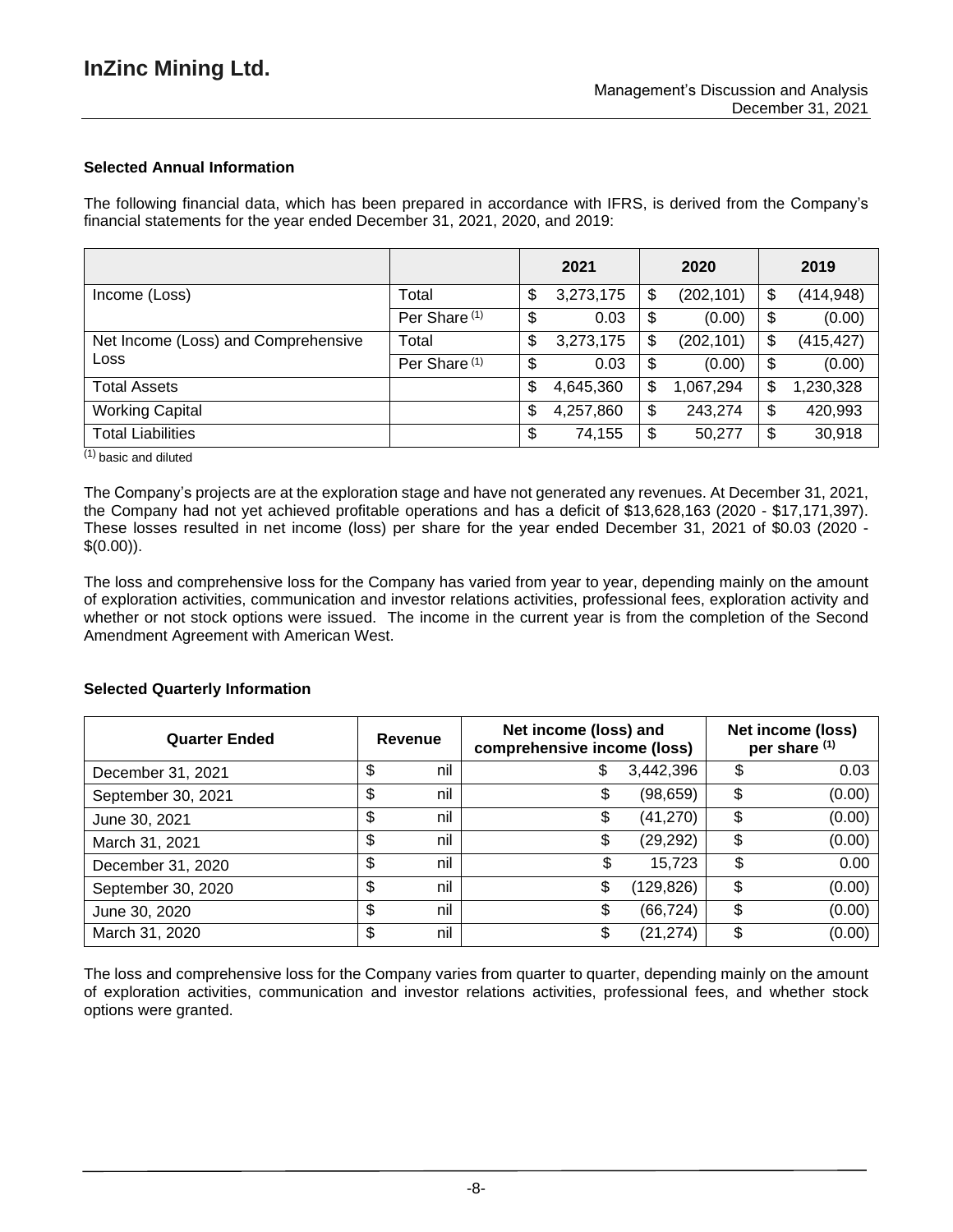# **Results of Operations**

The net income (loss) and comprehensive income (loss) for the year ended December 31, 2021 was \$3,273,175 or \$0.03 per share compared \$(202,101) or \$(0.00) per share during the same period of 2020. The following discussion should be read in conjunction with the accompanying financial statements and related notes for the period.

The table below explains the significant changes in expenditures, for the year ended December 31, 2021 compared with December 31, 2020.

| <b>Expense</b>                                    | <b>Change in Expense</b> | <b>Explanation for Change</b>                                                                                                                      |
|---------------------------------------------------|--------------------------|----------------------------------------------------------------------------------------------------------------------------------------------------|
| Exploration and evaluation<br>expenditures        | Increase of \$310,047    | The increase is primarily due to work done on Indy. The<br>prior year included the BCMETC of \$94,261, compared<br>to \$4,308 in the current year. |
| <b>Professional fees</b>                          | Increase of \$188,769    | The increase resulted from legal fees incurred on the<br>Option agreement with American West.                                                      |
| Share-based compensation                          | Increase of \$75,166     | There were more incentive share options granted and<br>that vested during the current year as compared to the<br>prior year.                       |
| Write-off of exploration and<br>evaluation assets | Increase of \$35,066     | The prior year consisted of a write-off of \$35,066 for the<br>PX property. There were no properties written-off in the<br>current year.           |

# **Current Quarter**

The net income and comprehensive income for the three months ended December 31, 2021 was \$3,442,396 or \$0.03 per share compared with \$15,723 or \$0.00 per share during the same quarter of 2020. The following discussion should be read in conjunction with the accompanying financial statements and related notes for the period.

The table below explains the significant changes in expenditures for the three months ended December 31, 2021 compared with December 31, 2020.

| <b>Expense</b>                                       | <b>Change in Expense</b>   | <b>Explanation for Change</b>                                                                                                                                                                  |
|------------------------------------------------------|----------------------------|------------------------------------------------------------------------------------------------------------------------------------------------------------------------------------------------|
| Gain on sale of exploration<br>and evaluation assets | Decrease of<br>\$4,677,235 | This amount consists of the option payments and<br>common shares received on the American West<br>agreement, after reducing the property value to \$nil.                                       |
| Unrealized loss on<br>marketable securities          | Increase of \$641,946      | The American West shares were adjusted to their fair<br>value at period end. This is determined based on market<br>price, adjusted for a discount to reflect the hold period on<br>the shares. |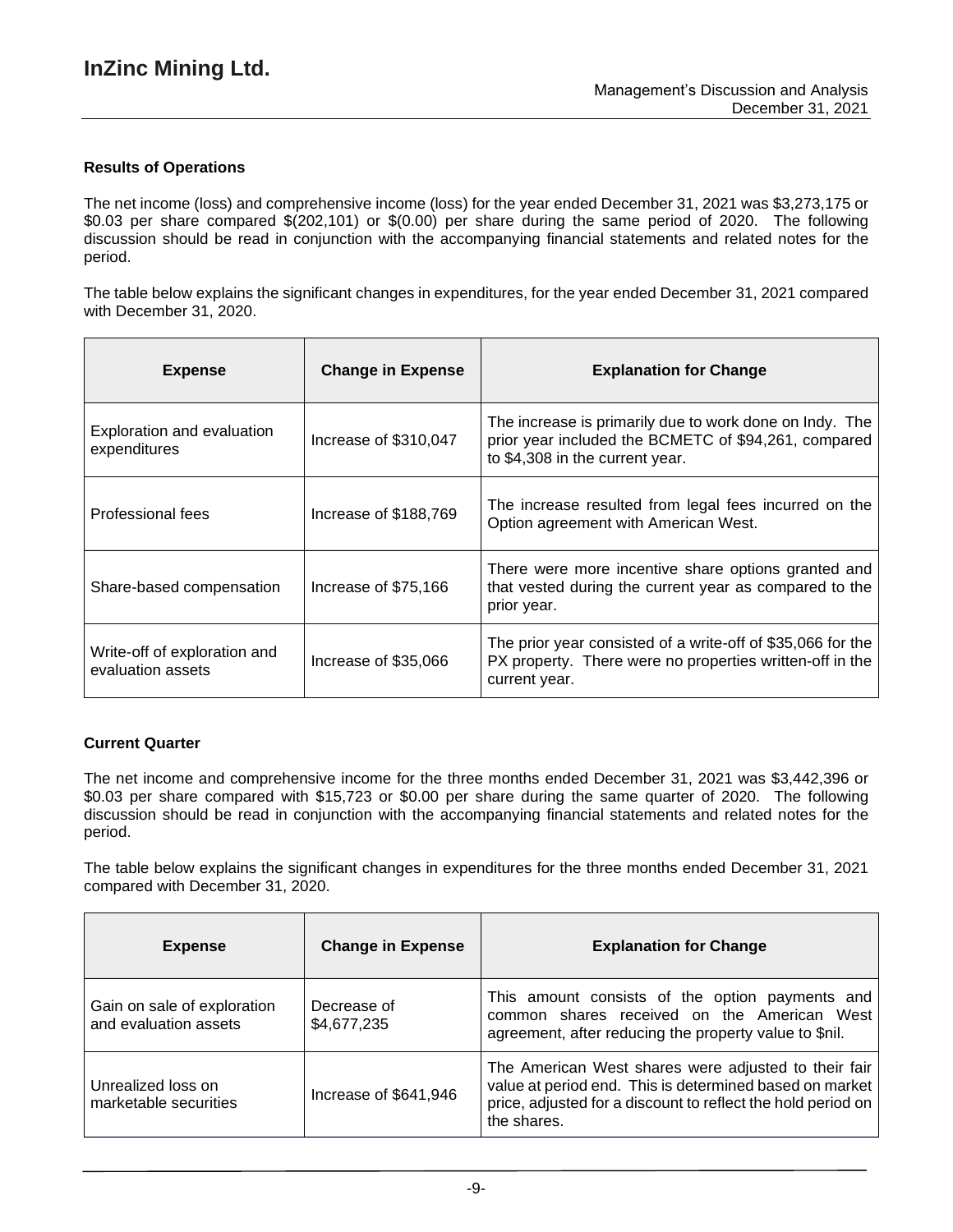# **Related Party Transactions**

The Company entered into the following transactions with related parties during the year ended December 31, 2021:

Summary of key management personnel compensation:

|                                                                                                                                                                                                                                                           | For the year<br>ended<br>December 31,<br>2021                 | For the year<br>ended<br>December 31,<br>2020 |                                                   |  |
|-----------------------------------------------------------------------------------------------------------------------------------------------------------------------------------------------------------------------------------------------------------|---------------------------------------------------------------|-----------------------------------------------|---------------------------------------------------|--|
| Professional fees (Steve Vanry)<br>Share-based compensation (John Murphy)<br>Share-based compensation (Kerry Curtis)<br>Share-based compensation (Louis Montpellier)<br>Share-based compensation (Steve Vanry)<br>Share-based compensation (Wayne Hubert) | \$<br>17.000<br>13,717<br>12,802<br>12,802<br>8,530<br>10,973 | \$                                            | 12,000<br>1,248<br>1,997<br>1,248<br>999<br>1,997 |  |
|                                                                                                                                                                                                                                                           | 75,824                                                        |                                               | 19,489                                            |  |

Included in accounts payable and accrued liabilities are amounts owing to related parties of \$1,252 (2020 - \$1,050).

## **Liquidity, Financial Position and Capital Resources**

The Company's liquidity and capital resources are as follows:

|                                          | December 31,<br>2021 |                     | December 31,<br>2020 |               |
|------------------------------------------|----------------------|---------------------|----------------------|---------------|
| Cash                                     | \$                   | 3,165,251           | \$                   | 270,214       |
| <b>Receivables</b>                       |                      | 36,976              |                      | 1,355         |
| Prepaids<br>Marketable securities        |                      | 19,142<br>1,110,646 |                      | 21,691<br>291 |
| Total current assets                     |                      | 4,332,015           | \$                   | 293,551       |
| Accounts payable and accrued liabilities |                      | 74,155              | \$                   | 50,277        |
| Total current liabilities                |                      | 74,155              | \$                   | 50,277        |
| Working capital                          |                      | 4,257,860           | \$                   | 243,274       |

The Company had a net working capital position of \$4,257,860 at December 31, 2021 compared with \$243,274 as at December 31, 2020.

The Company had cash on hand of \$3,165,251 on December 31, 2021 (2020 - \$270,214). The source of cash consists of receipt of payments from American West, funds raised in previous financings, along with proceeds from the BCMETC, less cumulative expenditures incurred. The primary use of cash during the year ended December 31, 2021 was the funding of operations of \$683,925 (2020 - \$135,932) and the acquisition of exploration and evaluation assets of \$36,582 (2020 - \$25,000). There was one financing during the year ended December 31, 2021, which raised net proceeds of \$176,139, as compared to no financings during the year ended December 31, 2020. The Company received \$3,318,770 from American West for the option and amending agreement payments; there was no comparable receipt of funds in the prior period. The Company also received \$120,635 from American West for reimbursement of the reclamation deposit; there was no comparable receipt of funds in the prior period.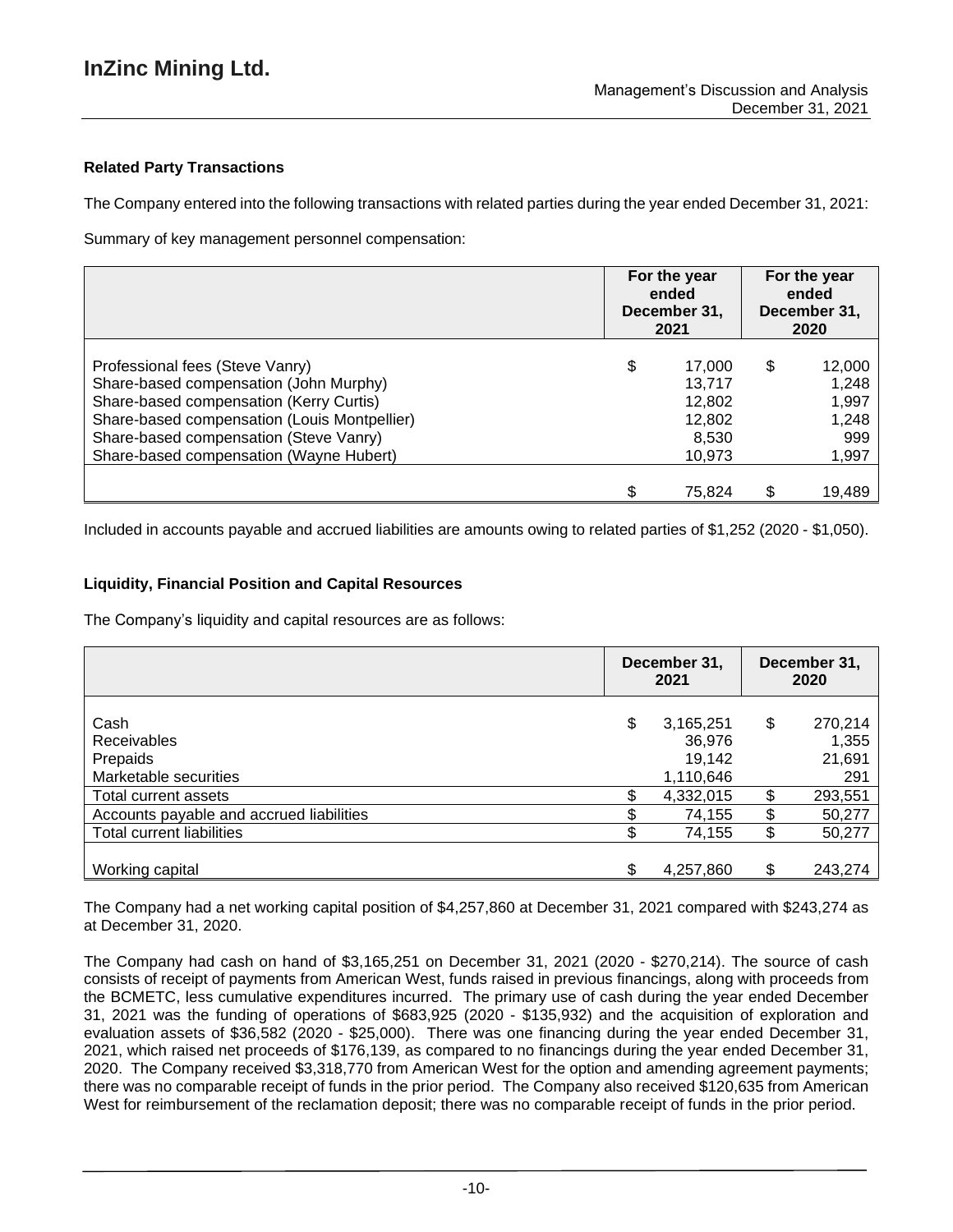## **Liquidity, Financial Position and Capital Resources** (cont'd…)

The Company's general and administrative costs, exclusive of any management compensation or direct business costs such as acquisitions, exploration field work or travel, are in the range of \$180,000 annually. These maintenance costs are typical for a public company of this nature and consist of stock exchange fees, legal fees, accounting and audit fees, transfer agent fees and general office expenses such as rent, insurance, basic administrative assistance and phone. As the Company has commenced further exploration of its properties, it may have an impact on general and administrative costs.

The Company has no known mineral reserves and is not in commercial production on any of its properties and accordingly, the Company does not generate cash from operations. The Company finances exploration activities by raising capital from equity markets from time to time.

### **Proposed Transactions**

There are no proposed transactions to be reported.

### **Risks and Uncertainties**

The business and operations of the Company are subject to numerous risks, many of which are beyond the Company's control. The Company considers the risks set out below to be some of the most significant to potential investors in the Company, but not all of the risks associated with an investment in securities of the Company. If any of these risks materialize into actual events or circumstances or other possible additional risks and uncertainties of which the Company is currently unaware or which it considers to be material in relation to the Company's business actually occur, the Company's assets, liabilities, financial condition, results of operations (including future results of operations), business and business prospects, are likely to be materially and adversely affected. In such circumstances, the price of the Company's securities could decline and investors may lose all or part of their investment.

#### History of losses

The Company has incurred net losses since inception and as of December 31, 2021, had an accumulated deficit of \$13,628,163.

#### No history of dividends

Since incorporation, the Company has not paid any cash or other dividends on its common stock and does not expect to pay such dividends in the foreseeable future, as all available funds will be invested primarily to finance its mineral exploration programs. The Company will need to achieve profitability prior to any dividends being declared.

#### Dilution

The Company does not generate any revenues and does not have sufficient financial resources to undertake by itself all of its planned expenditures. The Company has limited financial resources and has financed its operations primarily through the sale of securities such as common shares. The Company will need to continue its reliance on the sale of such securities for future financing, resulting in dilution to the Company's existing shareholders. The amount of additional funds required will depend largely on the success of the Company's exploration programs.

Further expenditures will depend on the Company's ability to obtain additional financing which may not be available under favourable terms, if at all.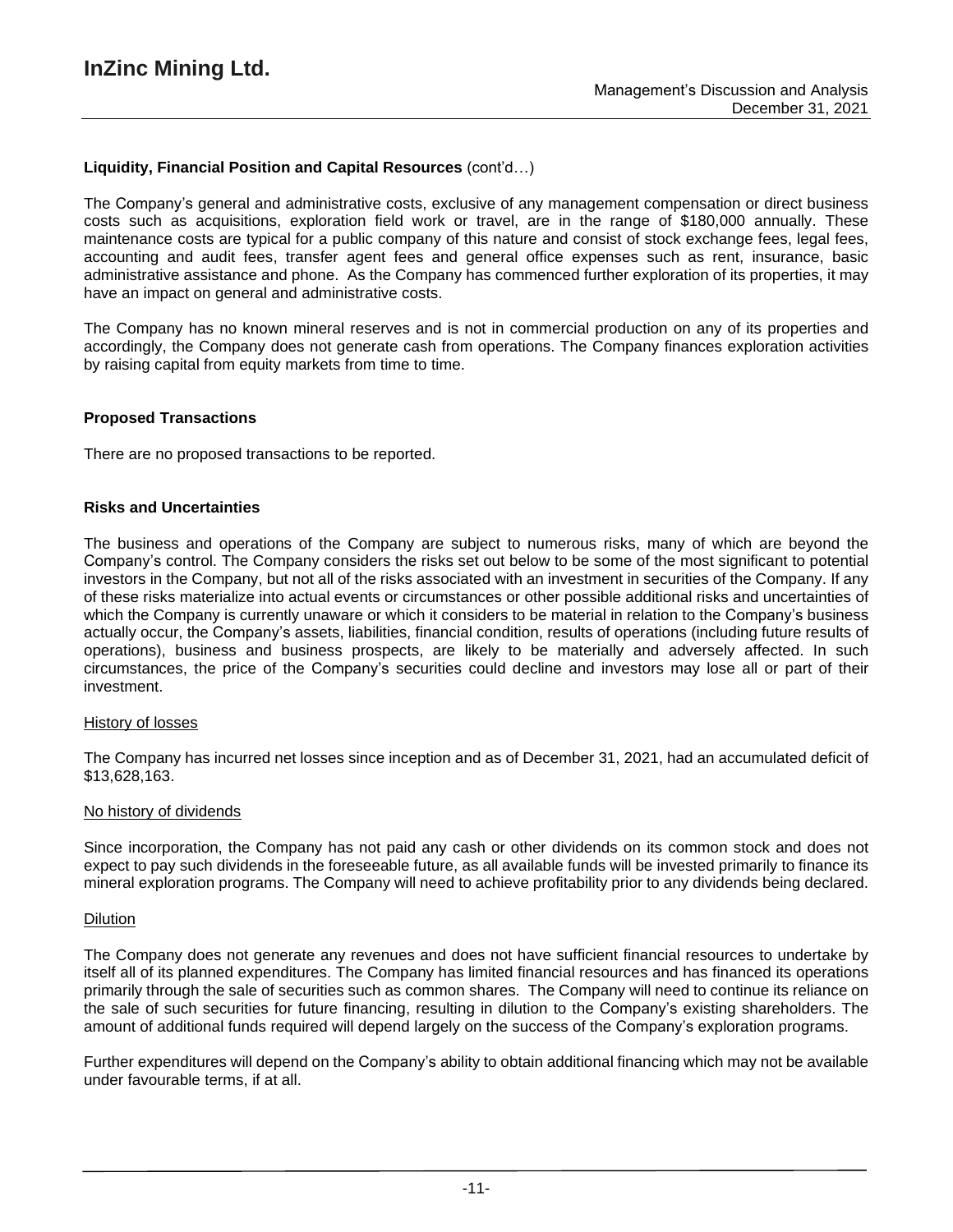# **Risks and Uncertainties** (cont'd…)

### Capital and liquidity risk

The amount of financial resources available to invest for the enhancement of shareholder value is dependent upon the size of the treasury, profitable operations, and willingness to utilize debt and issue equity. Due to the size of the Company, financial resources are limited and if the Company exceeds growth expectations or finds investment opportunities it may require debt or equity financing. There is no assurance that the Company will be able to obtain additional financial resources that may be required to successfully finance transactions or compete in its markets on favourable commercial terms.

## Dependence on key personnel

Loss of certain members of the executive team or key operational leaders of the company could have a disruptive effect on the implementation of the Company's business strategy and the efficient running of day-to-day operations until their replacement is found. Recruiting personnel is time consuming and expensive and the competition for a professional is intense. The Company may be unable to retain its key employees or attract, assimilate, retain or train other necessary qualified employees, which may restrict its growth potential.

### Mineral exploration

Mineral exploration is subject to a high degree of risk, which even a combination of experience, knowledge and careful evaluation may fail to overcome. These risks may be even greater in the Company's case given its formative stage of development. Furthermore, exploration activities are expensive and seldom result in the discovery of a commercially viable resource. There is no assurance that the Company's exploration will result in the discovery of an economically viable mineral deposit.

### **Preliminary Economic Assessments**

Preliminary Economic Assessments are considered to be preliminary in nature. They include inferred mineral resources that are considered too speculative to have the economic considerations applied that would enable their classification as mineral reserves. There is no certainty that the conclusions within a Preliminary Economic Assessment will be realized. Mineral resources that are not mineral reserves do not have demonstrated economic viability.

### Management of industry risk

The Company is engaged primarily in mineral exploration and manages related industry risk issues directly. The Company's mineral exploration activities expose it to potential environmental liability risk. It is management's policy to review environmental compliance and exposure on an ongoing basis. The Company follows industry standards and specific project environmental requirements. The Company is currently in the exploration stage on its property interests and has not determined whether significant site recovery costs will be required. Management is not aware of and does not anticipate any significant environmental remediation costs or liabilities in respect of its current operations.

# Commodity and equity prices

The Company has exposure to price risk with respect to commodity and equity prices. Equity price risk is defined as the potential adverse impact on the Company's earnings due to movements in individual equity prices or general movements in the level of the stock market. Commodity price risk is defined as the potential adverse impact on earnings and economic value due to commodity price movements and volatilities.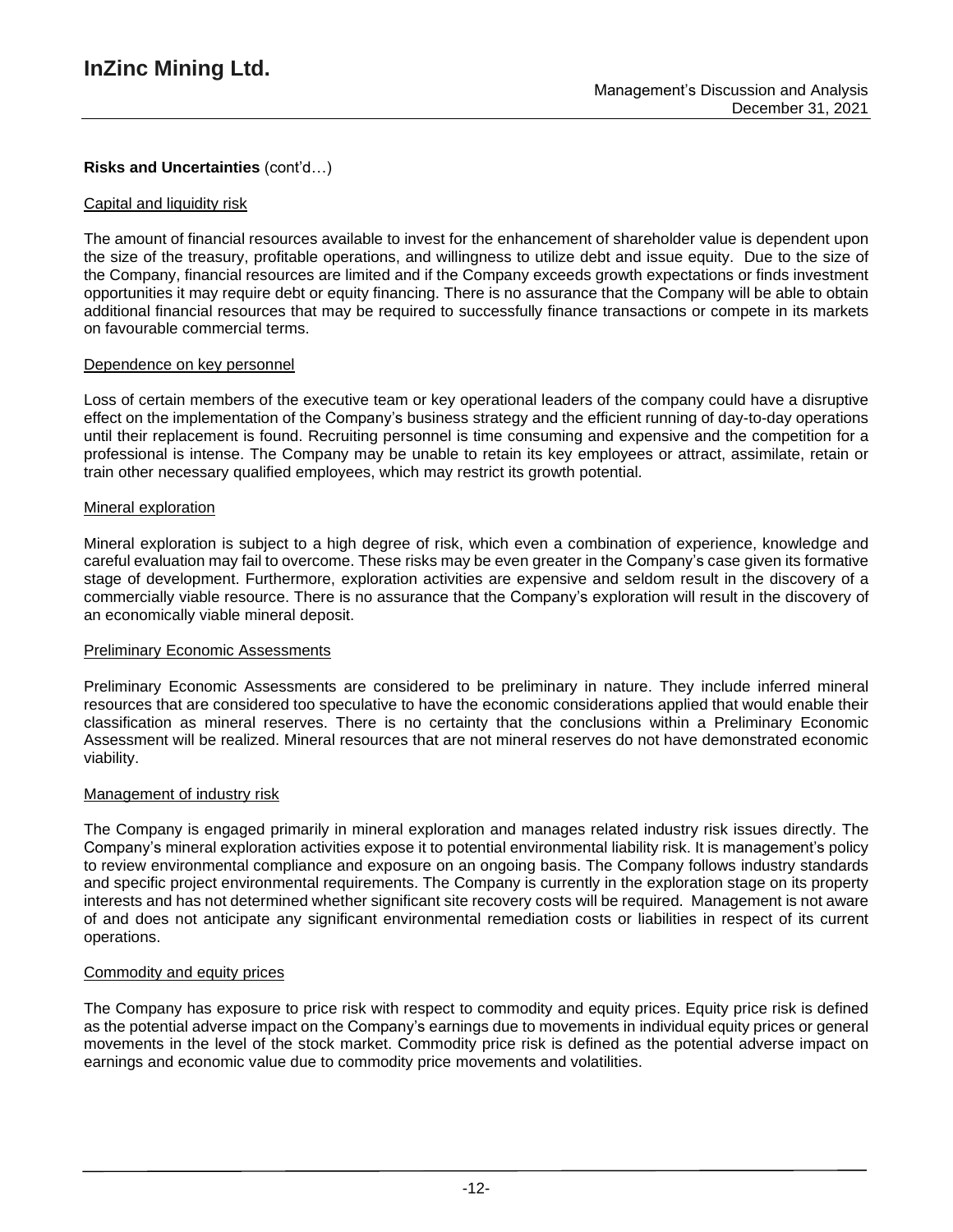# **Risks and Uncertainties** (cont'd…)

### Other risks

The Company will need additional funding to complete its short and long term objectives. The ability of the Company to raise such financing in the future will depend on the prevailing market conditions, as well as the business performance of the Company. Current global financial conditions have been subject to increased volatility which has negatively impacted access to public financing. There can be no assurances that the Company will be successful in its efforts to raise additional financing on terms satisfactory to the Company. The market price of the Company's shares at any given point in time may not accurately reflect value. If adequate funds are not available or not available on acceptable terms, the Company may not be able to take advantage of opportunities, to develop new projects or to otherwise respond to competitive pressures.

The Company is dependent upon the services of key executives, including the Chief Executive Officer. Certain directors and officers of the Company also serve as directors and/or officers of other companies involved in mineral exploration and development and, consequently, there exists the possibility for such directors and officers to be in a position of conflicts of interest.

The Company's business and operations could be adversely affected by the outbreak of an epidemic or a pandemic or other health crises, including the recent outbreak of COVID-19. On January 30, 2020, the World Health Organization declared the outbreak a global health emergency and on March 20, 2020, the government of Canada closed their border to non-essential travel. The border has partially re-opened, however, there is no guarantee it will remain open and certain restrictions remain. Global government actions, including these restrictive measures in Canada, along with market uncertainty could cause an economic slowdown resulting in a decrease in the demand for metals and have a negative impact on metal prices, as well as possible disruptions to global supply chains. While these effects are expected to be temporary, the duration of the business disruptions internationally and related financial impact cannot be reasonably estimated at this time.

### **Critical Accounting Estimates**

The preparation of the consolidated financial statements in conformity with IFRS requires management to make certain estimates, judgments and assumptions that affect the reported amounts of assets and liabilities at the date of the consolidated financial statements and the reported expenses during the period.

Although management uses historical experience and its best knowledge of the amount, events or actions to form the basis for judgments and estimates, actual results may differ from these estimates.

Estimates are made when applying accounting policies. The critical estimates that have the most significant effects on the amounts recognized in the consolidated financial statements are as follows:

### Economic recoverability and probability of future economic benefits of exploration and evaluation assets

Management has determined that exploration, evaluation, and related costs incurred which were capitalized may have future economic benefits and may be economically recoverable. Management uses several criteria in its assessments of economic recoverability and probability of future economic benefits including, geologic and other technical information, a history of conversion of mineral deposits with similar characteristics to its own properties to proven and probable mineral reserves, the quality and capacity of existing infrastructure facilities, evaluation of permitting and environmental issues and local support for the project.

### Valuation of share-based compensation

The Company uses the Black-Scholes Option Pricing Model for valuation of share-based compensation. Option pricing models require the input of subjective assumptions including expected price volatility, interest rate, and forfeiture rate. Changes in the input assumptions can materially affect the fair value estimate and the Company's earnings and equity reserves.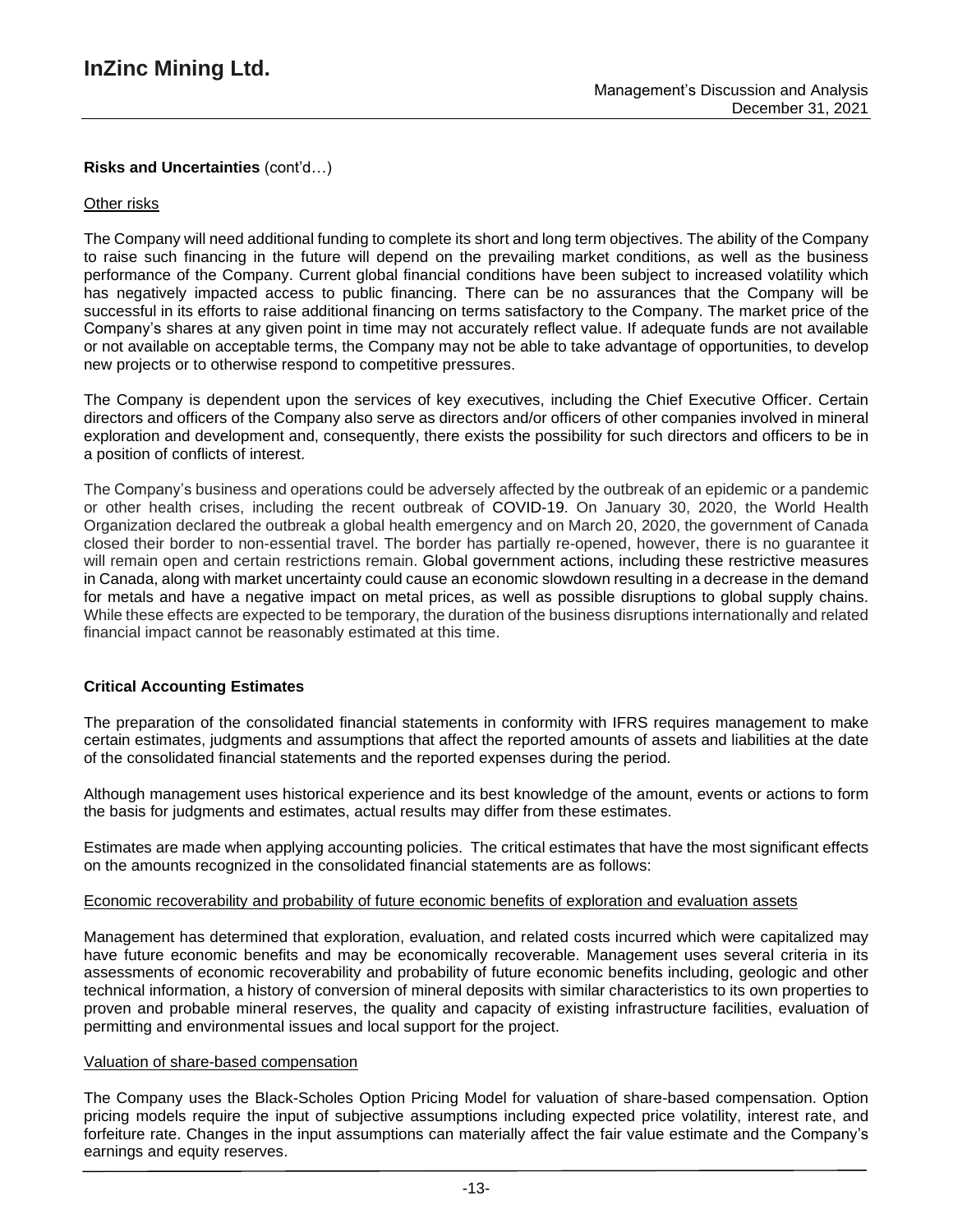# **Critical Accounting Estimates** (cont'd…)

### Marketable securities

The Company's marketable securities have a hold period of one year and cannot be actively traded. Accordingly, as part of the valuation a discount is applied based on a valuation model to account for the lack of marketability. The model requires the input of subjective assumptions including expected price volatility. Changes in the input assumptions could materially affect the fair value estimate.

## **New Accounting Policies Adopted**

There were no changes in accounting policies, including initial adoption, during the year.

## **Off-Balance Sheet Arrangements**

The Company does not have any off-balance sheet arrangements.

## **Financial Instruments and Risk Management**

Financial instruments measured at fair value are classified into one of three levels in the fair value hierarchy according to the relative reliability of the inputs used to estimate the fair values. The three levels of the fair value hierarchy are:

- Level 1 Unadjusted quoted prices in active markets for identical assets or liabilities;
- Level 2 Inputs other than quoted prices that are observable for the asset or liability either directly or indirectly; and
- Level 3 Inputs that are not based on observable market data.

The fair value of cash, receivables, reclamation deposits, and accounts payable and accrued liabilities approximates their carrying values. Marketable securities are measured at fair value using level 2 inputs with valuation assumptions as described in Note 6 of the consolidated financial statements.

### Financial risk factors

The Company is exposed to a variety of financial risks by virtue of its activities including credit, liquidity, interest rate, foreign currency, and price risk.

### *Credit risk*

The Company is exposed to industry credit risks arising from its cash holdings and receivables. The Company manages credit risk by placing cash with major Canadian financial institutions. The Company's receivables are primarily due from the Federal Government of Canada. Management believes that credit risk related to these amounts is nominal.

### *Liquidity risk*

Liquidity risk is the risk that the Company will not have sufficient funds to meet its financial obligations when they are due. To manage liquidity risk, the Company reviews additional sources of capital and financing to continue its operations and discharge its commitments as they become due. The Company has sufficient cash as at December 31, 2021 to settle its current liabilities as they come due.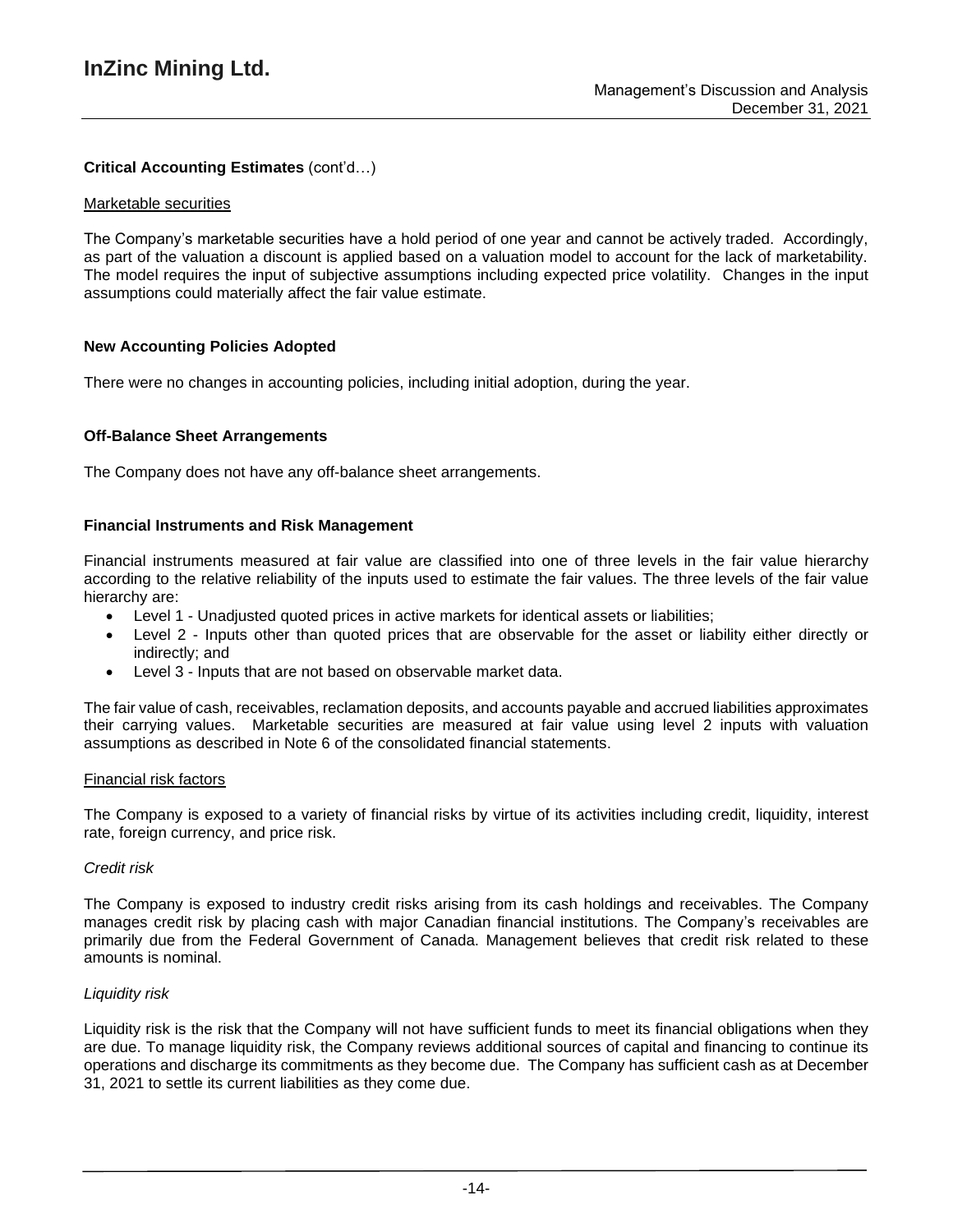# **Financial Instruments and Risk Management** (cont'd…)

Financial risk factors (cont'd…)

## *Interest rate risk*

Interest rate risk is the risk that the fair value of future cash flows of a financial instrument will fluctuate because of changes in market interest rates. The Company is not exposed to interest rate risk as it does not have any significant financial instruments with interest rates, with the exception of cash. Interest earned on cash is based on prevailing bank account interest rates, which may fluctuate. A 1% change in interest rates would result in a nominal difference for the year ended December 31, 2021.

# *Foreign currency risk*

The Company is exposed to foreign currency risk on fluctuations related to cash and accounts payables and accrued liabilities that are denominated in United States Dollars. A 10% change in foreign exchange rates would result in a nominal difference for the year ended December 31, 2021.

### *Price risk*

The Company has limited exposure to price risk with respect to commodity and equity prices. Equity price risk is defined as the potential adverse impact on the Company's earnings due to movements in individual equity prices or general movements in the level of the stock market. Commodity price risk is defined as the potential adverse impact on earnings and economic value due to commodity price movements and volatilities. The Company's marketable securities are exposed to price risk.

# **Subsequent Events**

Events subsequent to December 31, 2021 have been disclosed elsewhere in this MD&A.